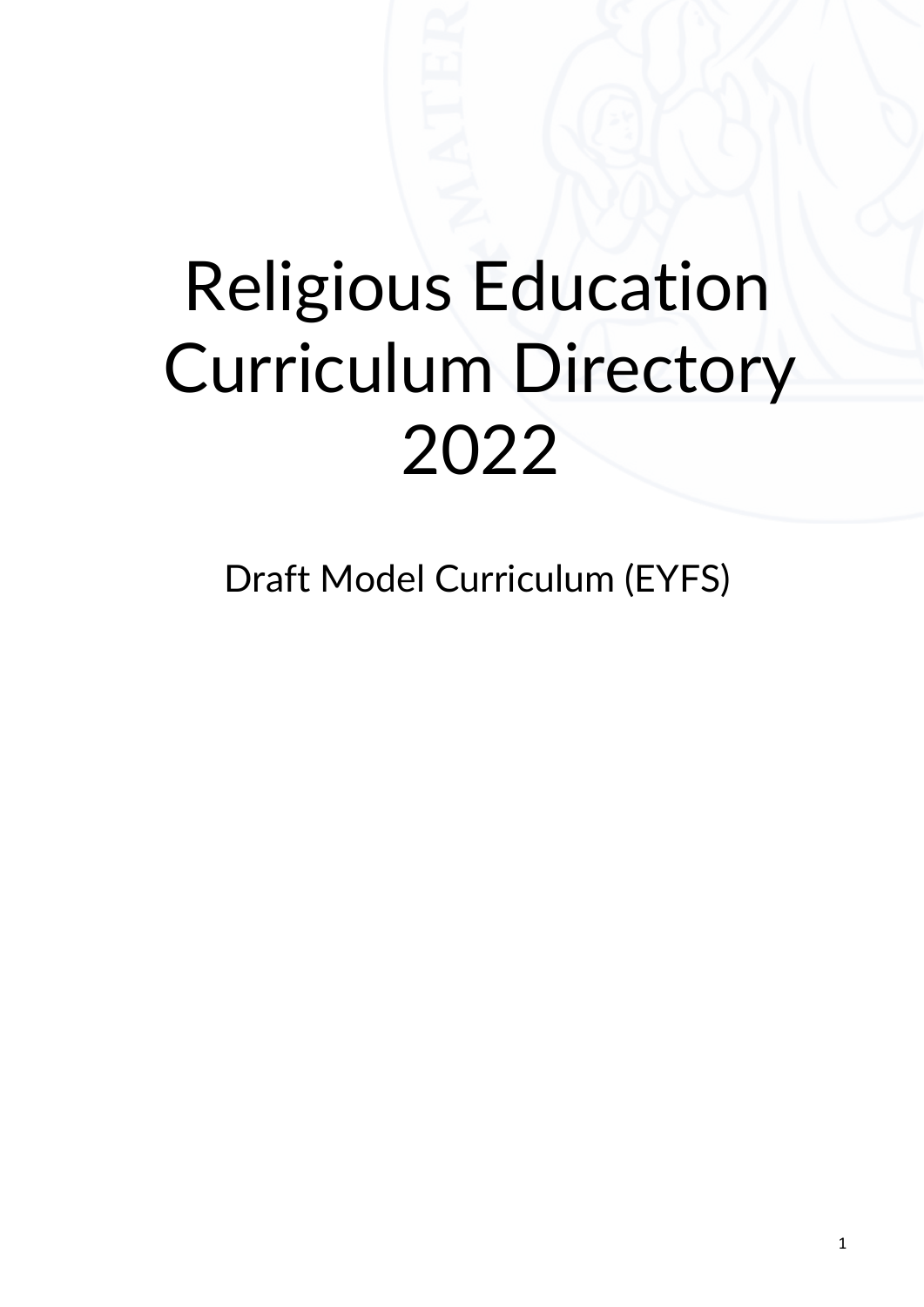# **Early Years Religious Education Curriculum**

Teaching in the Early Years Foundation Stage is a specialism, needing careful planning and adaptations to ensure that every opportunity shared is a chance to learn and explore. The curriculum is holistic and teaching and learning weave into each area of learning.

Religious Education "…in accordance with the teachings, doctrines, discipline, general and particular norms of the Catholic Church" should be taught as a core subject, well-resourced and integrated clearly into other curriculum areas. "The special character of the Catholic school, the underlying reason for it, the reason why Catholic parents should prefer it, is precisely the quality of the religious instruction integrated into the education of the pupils." (1)

1. Code of Canon Law, Christ at the Centre, p20 Mgr. Marcus Stock, 2012

The Religious Education Curriculum in the Early Years Foundation Stage aims to be at the heart of the curriculum and at the core of learning where appropriate. The curriculum will inform schemes of work and programmes of study to enable well written, quality holistic planning and resources for early learning. The curriculum for the Early Years follows each Branch as outlined in the Religious Education curriculum document and provides the adaptation of the statutory framework (1) to suit Early Years planning and teaching and learning.

It provides Religious Education within the Early Years **areas of learning** as a bespoke foundation for secure grounding for Key Stage 1 and beyond. The Religious Education *Ways of Knowing* provide evidence of children's outcomes and development. At the end of the foundation stage, there are Religious Education Early Learning Goals. (2) Religious Education may at times flow into areas of Mathematics, such as Creation and Myself topics may include counting birthdays. However, the links may be tenuous, and the distinctive Religious Education aim may be lost.

The curriculum for early religious learning has been guided by the DfE's Statutory framework the early year's foundation stage 2021 - Setting the standards for learning, development and care for children from birth to five

The Religious Education Curriculum Directory serves the Bishops of England and Wales, the Catholic Education Service, diocese' and Catholic schools in revealing the Good News and making the little stories of children meet the big stories told by the disciples. Wonder at God's gifts inevitably flows into reflection and enjoyment of the gifts, into prayers of praise and thanksgiving. Through the curriculum, children learn about the story of the life, death and resurrection of Jesus through sacred texts, parables, sensory experiences, the symbols and gestures of the sacraments. The curriculum shares the importance of each individual's gift and talents in producing, writing, using and learning. In responding to this encounter, children learn that dignity, loving friendships, responsibility, care for our world and its people, and peace are values they meet in Jesus, who calls everyone to live a life of love. All children can share the Gospel values and insights learned through Christian education.

#### **Religious Educational programmes and schemes of work**

Religious Educational programmes or schemes of work must include activities and experiences for children, as set out under each of the areas of learning.

Educational programmes or schemes of work should also contain:

*Effective teaching and learning for Religious Education activities should involve playing, exploring, active learning, creating, thinking critically… and include where possible… (2)*

**wonder and awe** - the Holy Spirit gives Catholics many gifts. One of those gifts is wonder and awe. Children are engaged when they experience moments of wonder and awe. Look at and comment on the astonishing things in nature and in everyday life. Experiences of even the smallest of wonders will enable children to welcome God's presence and a sense of amazement.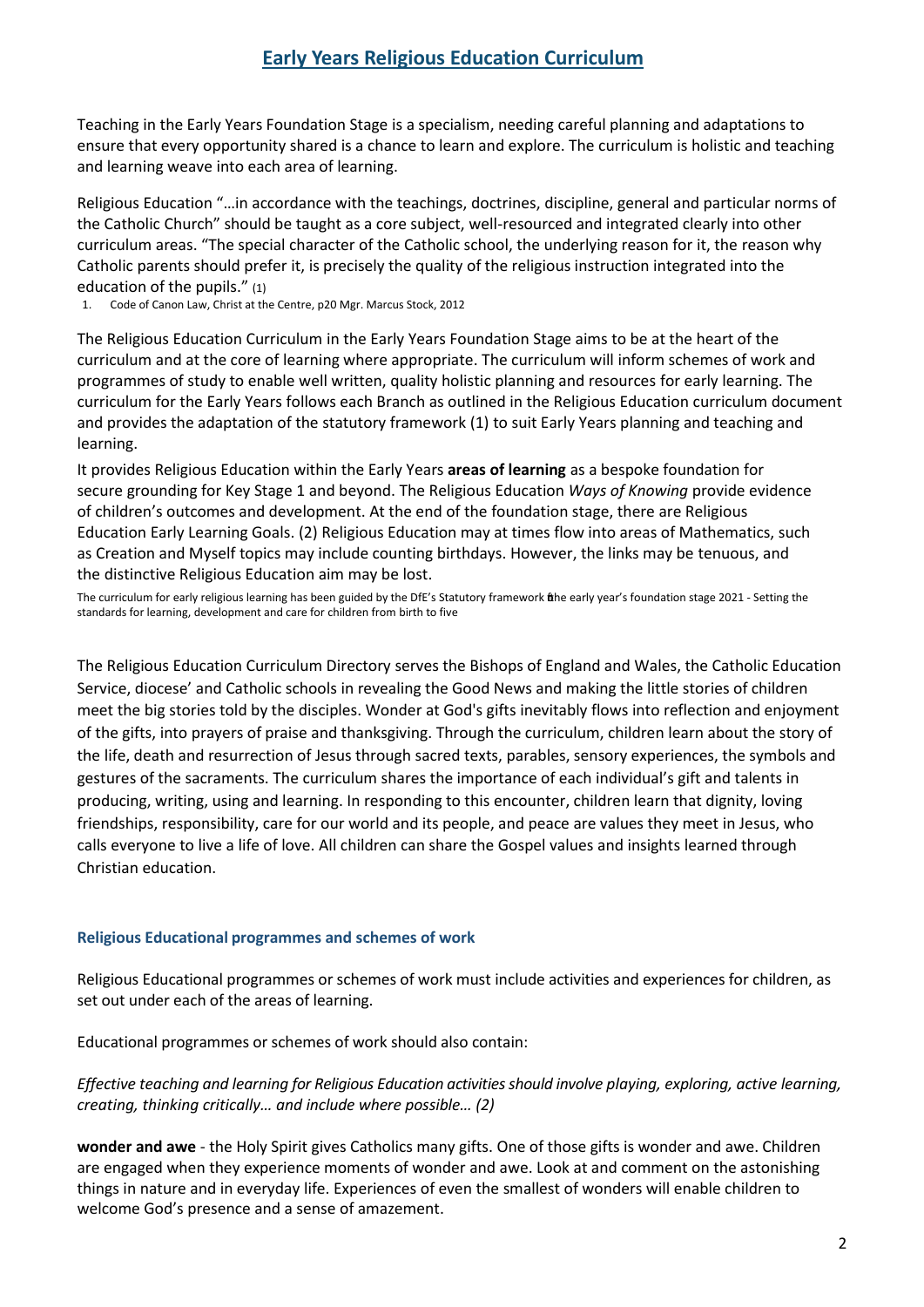### **Ways of Knowing in Early Years**

The Religious Education Curriculum is enriched by *Ways of Knowing* and throughout the curriculum children will experience, be taught through and learn by understanding, discerning and responding. Children will be enabled to SEE-JUDGE-ACT. Early Years children will use the same process by using age-appropriate language.

**What will I see and hear to help me understand?** 

**How will I discover more?** 

**What can I do now?**

| <b>Ways of Knowing</b>                                       |                                     |                       |
|--------------------------------------------------------------|-------------------------------------|-----------------------|
| Understand                                                   | <b>Discern</b>                      | Respond               |
| See                                                          | Judge                               | Act                   |
| <b>What will I see</b><br>and hear to help<br>me understand? | <b>How will I</b><br>discover more? | What can I do<br>now? |

#### **Religious Education and the Early Learning Goals**

The Religious Educational Early Learning Goals are guided by the Statutory Framework 2021. This is to ensure the aim of including Religious Education where appropriate is at the heart of learning.

**How to access and use…** 

- 1. Religious Education is outlined in **Branches** and follows **Hear, Believe, Celebrate and Live** lenses.
- 2. Early Years areas of learning are infused where appropriate with Religious Education *Ways of Knowing.*
- 3. The colour coding in the areas of learning matches the *Ways of Knowing***. What will I see and hear to help me understand? How will I discover more? What can I do now?**
- 4. When planning activities through the curriculum, or when using written programmes led by the curriculum, teachers should use the *characteristics of effective teaching and learning for Religious Education activities. – wonder, awe, playing, exploring, active learning, creating and thinking critically.*
- 5. Teachers can help children achieve Religious Education *Ways of Knowing* and learning goals by using the relevant skills through a range of activities. This will serve to provide further evidence for teachers in readiness for Key Stage One.
- 6. At the end of the academic year identify where the children are by using the **RELG** Religious Education Learning Goals. Schools may wish to incorporate the RELG outcomes within their online data processes. This will further inform teachers, parents, senior leaders and governors of the provision and progress of Religious Education within the Early Years.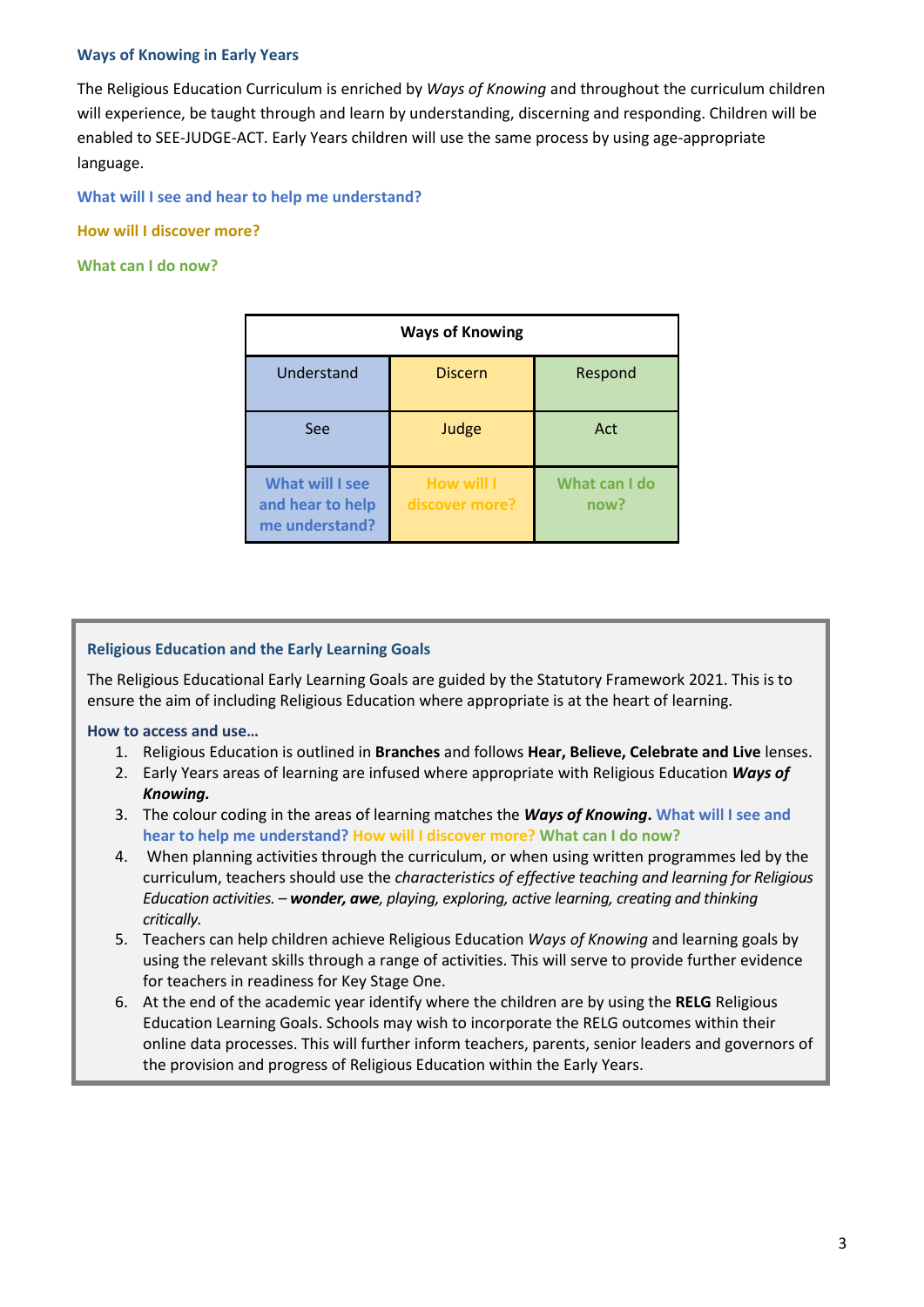#### **How to access and use…**

1. Religious Education is outlined in **Branches** and follows **Hear, Believe, Celebrate and Live** lenses.

|                                                                                                                                                                                                                                | <b>Autumn Term</b>                                                                                                                                                                                                                                                                                                                                                                                                                                                                      |                                                                                                                                                                                                                                                                                                                      |  |
|--------------------------------------------------------------------------------------------------------------------------------------------------------------------------------------------------------------------------------|-----------------------------------------------------------------------------------------------------------------------------------------------------------------------------------------------------------------------------------------------------------------------------------------------------------------------------------------------------------------------------------------------------------------------------------------------------------------------------------------|----------------------------------------------------------------------------------------------------------------------------------------------------------------------------------------------------------------------------------------------------------------------------------------------------------------------|--|
| Identify, name or label something or someone previously seen, heard or encountered.<br>Use the skills words to complete a variety of activities.<br>recognise, talk about, label, name, match, sort, retell, sequence, recall. |                                                                                                                                                                                                                                                                                                                                                                                                                                                                                         |                                                                                                                                                                                                                                                                                                                      |  |
|                                                                                                                                                                                                                                | <b>Branch 1 Creation and Covenant</b><br><b>Branch 2 Prophecy and Promise</b>                                                                                                                                                                                                                                                                                                                                                                                                           |                                                                                                                                                                                                                                                                                                                      |  |
| Hear                                                                                                                                                                                                                           | God made our beautiful world and everything in it.<br>God made me.                                                                                                                                                                                                                                                                                                                                                                                                                      | Mary was going to have a baby.<br>His name will be Jesus.<br>Mary's Baby is based on Luke 1:26-31,38.<br>Jesus was born in Bethlehem.<br>Based on Luke 2:4-7<br>Shepherds hurried to see Mary and Joseph and baby<br>Jesus. Based on Luke 2:8-20                                                                     |  |
|                                                                                                                                                                                                                                | The words and actions of the Sign of the Cross:<br>"In the name of the Father, and of the Son and of the Holy<br>Spirit. Amen"<br>God created the world and said, "Indeed it is very<br>good" (Genesis 1:31)<br>LS 84 - the whole of creation shows God love for us.                                                                                                                                                                                                                    | The Annunciation<br>Luke 1:26-31, 38<br>The Nativity<br>Luke 2: 4-7<br>The Shepherds visit the manger<br>Luke 2:8-20                                                                                                                                                                                                 |  |
| <b>Believe</b>                                                                                                                                                                                                                 | God made me.<br>God loves me. God loves everyone.<br>God made the wonderful world.                                                                                                                                                                                                                                                                                                                                                                                                      | Mary had a baby called Jesus                                                                                                                                                                                                                                                                                         |  |
|                                                                                                                                                                                                                                | God is love<br>God made each one of them.<br>God loves each one of them as a unique person.<br>God made a wonderful world and what God creates is<br>good.<br>God loves us and we are part of a family-<br>CST God made the earth and sky. God made all the people<br>all over the world. God made all the animals. God made all<br>the plants. God made the air, the ground and the water.<br>And, God tells us we must take good care of them. It is an<br>important job! Stewardship | Mary was chosen by God to give birth to his son<br>Jesus was born in a stable and laid in a manger<br>Shepherds were told by angels to visit him                                                                                                                                                                     |  |
| <b>Celebrate</b>                                                                                                                                                                                                               | The words and actions of the Sign of the Cross:<br>"In the name of the Father, and of the Son and of the Holy<br>Spirit. Amen"<br>Give thanks for God's Wonderful World                                                                                                                                                                                                                                                                                                                 | Advent Wreath.<br>The tradition of the crib<br>Nativity celebration                                                                                                                                                                                                                                                  |  |
|                                                                                                                                                                                                                                | Celebrate God's beautiful world<br>The words and actions of the Sign of the Cross.<br>We enter God's family the Church through Baptism                                                                                                                                                                                                                                                                                                                                                  | The tradition of the crib to tell the story of Jesus'<br>birth                                                                                                                                                                                                                                                       |  |
| Live                                                                                                                                                                                                                           | Look after me.<br>Look after God's world.                                                                                                                                                                                                                                                                                                                                                                                                                                               | Celebrate Advent, it is a time to get ready for<br>Christmas.<br>God sent Jesus to love us all                                                                                                                                                                                                                       |  |
|                                                                                                                                                                                                                                | Care and love for self, family, others and God's world.<br>CST God made each of us, so each one of us is very<br>special. We must treat others in a caring way because<br>God made them too. The Dignity of the Human Person                                                                                                                                                                                                                                                            | Various cultures celebrate Jesus' birthday in different<br>ways CST All people work in some way. Everyone<br>should be able to work safely so that it helps them<br>because God loves them. By our work in Advent, we<br>help others and ourselves and we show our love to<br>God. The Dignity and Rights of Workers |  |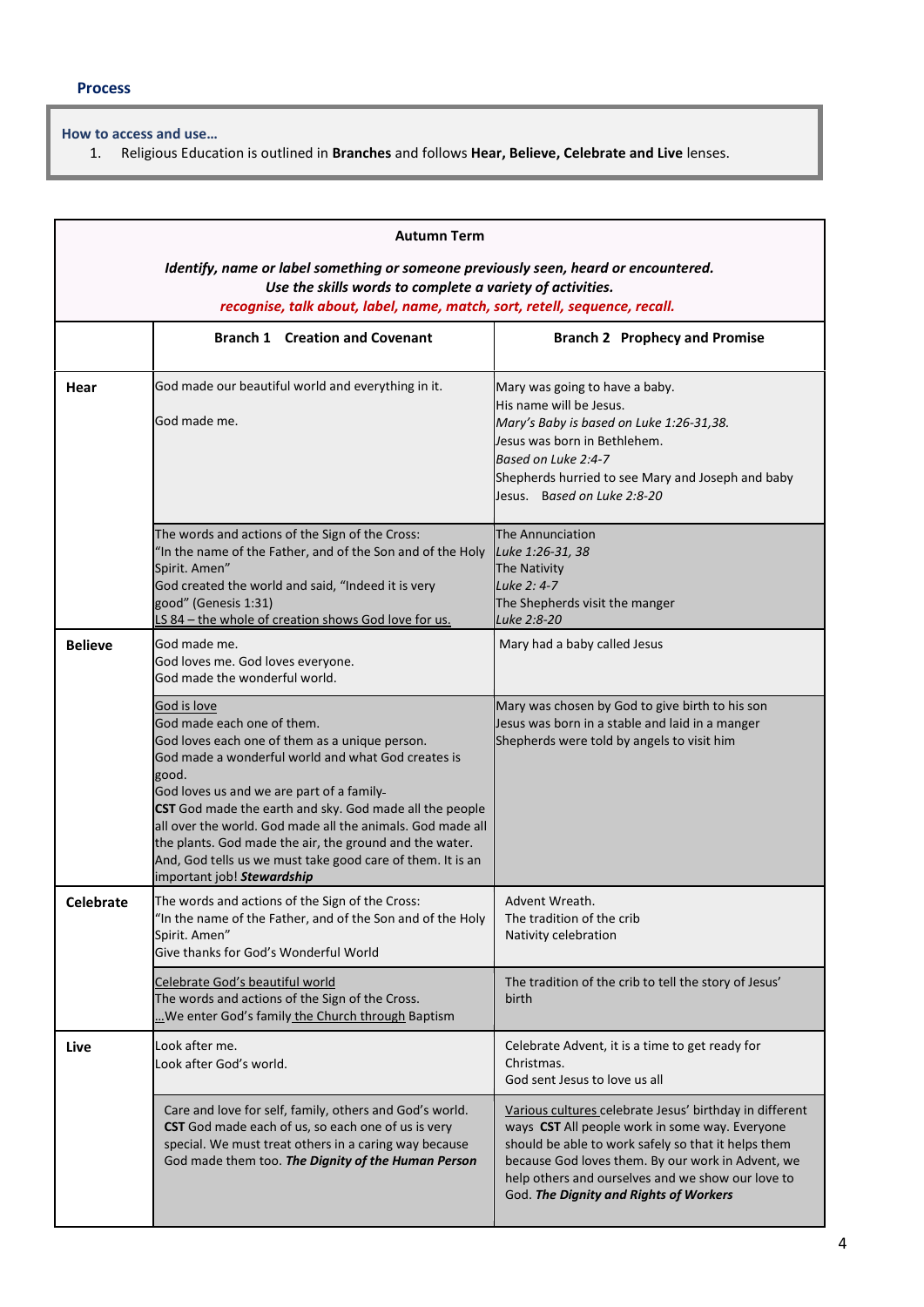| <b>Spring Term</b>                                                                                                                                                                                                             |                                                                                                                                                                                                                                                                                                                                                                                                                                               |                                                                                                                                                                                                                                                                                                                                                                                                                                                                                                                                                                                                             |  |
|--------------------------------------------------------------------------------------------------------------------------------------------------------------------------------------------------------------------------------|-----------------------------------------------------------------------------------------------------------------------------------------------------------------------------------------------------------------------------------------------------------------------------------------------------------------------------------------------------------------------------------------------------------------------------------------------|-------------------------------------------------------------------------------------------------------------------------------------------------------------------------------------------------------------------------------------------------------------------------------------------------------------------------------------------------------------------------------------------------------------------------------------------------------------------------------------------------------------------------------------------------------------------------------------------------------------|--|
| Identify, name or label something or someone previously seen, heard or encountered.<br>Use the skills words to complete a variety of activities.<br>recognise, talk about, label, name, match, sort, retell, sequence, recall. |                                                                                                                                                                                                                                                                                                                                                                                                                                               |                                                                                                                                                                                                                                                                                                                                                                                                                                                                                                                                                                                                             |  |
|                                                                                                                                                                                                                                | <b>Branch 3 Galilee to Jerusalem</b>                                                                                                                                                                                                                                                                                                                                                                                                          | <b>Branch 4 Desert to Garden</b>                                                                                                                                                                                                                                                                                                                                                                                                                                                                                                                                                                            |  |
| Hear                                                                                                                                                                                                                           | The Wise Men visit Jesus.<br>Jesus welcomes the little children.<br>Mk 10: v16<br>Jesus blesses the little children (story retold)                                                                                                                                                                                                                                                                                                            | Lent is a time to care for others.<br>Jesus died on a cross. It is a sad time.<br>Jesus was given new life by God his Father.<br>Jesus rose and everyone celebrates.<br>Love God and love everyone (Great<br>commandment)                                                                                                                                                                                                                                                                                                                                                                                   |  |
|                                                                                                                                                                                                                                | The visit of the Magi<br>Matt 2:1-12 What?<br>Jesus blesses the little children Mk 10:13-16<br>How?<br>Feeding of 5000 Jn 6:1-14                                                                                                                                                                                                                                                                                                              | A simplified version of key events of Holy<br>Week especially Good Friday and Easter Sunday (to<br>enable pupils to recognize key events) The great<br>commandment<br>Lk10:25-28                                                                                                                                                                                                                                                                                                                                                                                                                            |  |
| <b>Believe</b>                                                                                                                                                                                                                 | Jesus was born for everyone.                                                                                                                                                                                                                                                                                                                                                                                                                  | Caring for others in Lent.<br>Jesus died on a cross.<br>Jesus rose and we celebrate.                                                                                                                                                                                                                                                                                                                                                                                                                                                                                                                        |  |
|                                                                                                                                                                                                                                | The Magi visited Jesus with gifts<br>Jesus is God's son and came for everyone<br>Jesus' birth is celebrated at Christmas.<br>Jesus came to show God's love and welcomes<br>everyone<br>Jesus takes care of everyone.                                                                                                                                                                                                                          | Listen to and talk about the season of Lent and<br>Easter<br>Jesus died on Good Friday and rose again on Easter<br>Sunday<br>Easter is a celebration that Jesus is with us still<br>Easter celebrates new life<br>Simple Religious symbols in Lent and Easter                                                                                                                                                                                                                                                                                                                                               |  |
| Celebrate                                                                                                                                                                                                                      | The Glory Be is a special prayer.                                                                                                                                                                                                                                                                                                                                                                                                             | Simple signs of Lent - colour purple, seeds,<br>growing.<br>Simple signs of Easter - colour white, growth,                                                                                                                                                                                                                                                                                                                                                                                                                                                                                                  |  |
|                                                                                                                                                                                                                                | That the Church prays The Glory Be as a response to<br>the coming of Jesus                                                                                                                                                                                                                                                                                                                                                                    | <b>Faster Garden</b><br>The Church uses Purple and Ashes as signs of<br>Lent and being sorry.<br>Representations of Holy Week and<br>Easter: Palms, The cross-<br>Easter Gardens, and symbols of New life                                                                                                                                                                                                                                                                                                                                                                                                   |  |
| Live                                                                                                                                                                                                                           | Show love to everyone like Jesus.                                                                                                                                                                                                                                                                                                                                                                                                             | Care for others.<br>Celebrate with signs and symbols - Hot Cross<br>Buns, garden growth, Easter eggs,                                                                                                                                                                                                                                                                                                                                                                                                                                                                                                       |  |
|                                                                                                                                                                                                                                | We welcome and show love to everyone in our<br>words and actions as Jesus does.<br>We are called to help the poor and hungry.<br>CST You need food, water, a house, your school, a<br>good doctor and a job for the grown-up who takes<br>care of you. So does everybody else on the whole<br>Earth. But many people do not have these things.<br>Jesus wants us to take extra care of these people.<br>An Option for the Poor and Vulnerable | Various cultures celebrate Lent and Easter<br>in different ways:<br>For example, Pancakes, Hot Cross Buns, Easter<br>eggs<br>Trying to help others by what we do in<br>Lent. Could include Raasa Parade (Kerela) and<br>other Lent customs around the world<br>CST Every single person on earth needs these things: food,<br>water, work, clothes, a home, a school, and a doctor. Some<br>people have what they need, but many people don't. Jesus<br>wants the people who already have what they need to help<br>these others. Jesus wants us to take care of this. Rights and<br><b>Responsibilities</b> |  |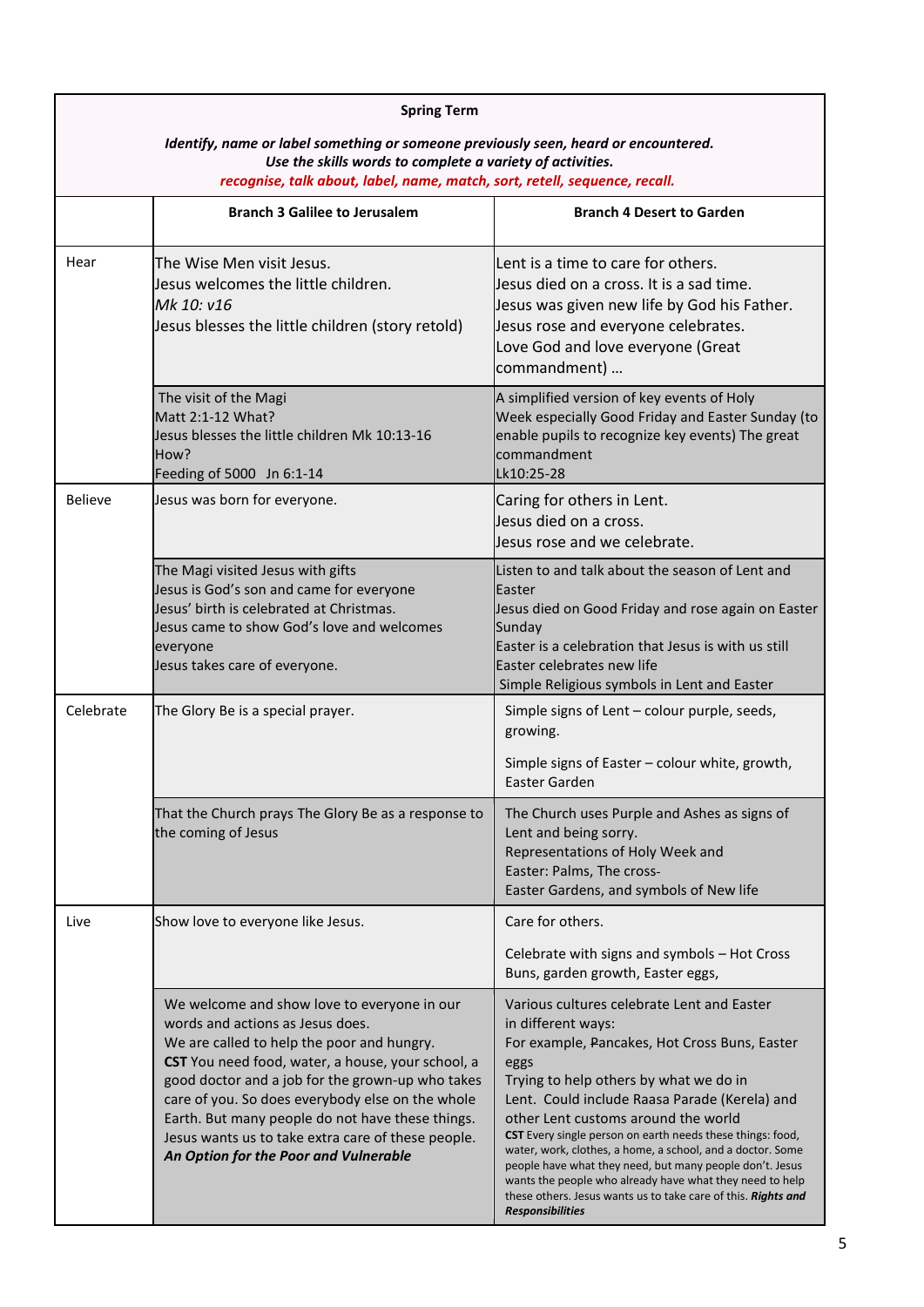| <b>Summer Term</b> |                                                                                                                                                                                                                                                                                                                |                                                                                                                                                                                                                                                                 |  |
|--------------------|----------------------------------------------------------------------------------------------------------------------------------------------------------------------------------------------------------------------------------------------------------------------------------------------------------------|-----------------------------------------------------------------------------------------------------------------------------------------------------------------------------------------------------------------------------------------------------------------|--|
|                    | Identify, name or label something or someone previously seen, heard or encountered.<br>Use the skills words to complete a variety of activities.<br>recognise, talk about, label, name, match, sort, retell, sequence, recall.                                                                                 |                                                                                                                                                                                                                                                                 |  |
|                    | <b>Branch 5 To the Ends of the Earth</b>                                                                                                                                                                                                                                                                       | <b>Branch 6</b>                                                                                                                                                                                                                                                 |  |
| Hear               | Jesus went back to his Father.<br>He sent a special friend, the Holy Spirit, to look after<br>us.                                                                                                                                                                                                              |                                                                                                                                                                                                                                                                 |  |
|                    | Story of Pentecost (Simple Telling)<br>The early Christian community (Acts 2:42-47                                                                                                                                                                                                                             |                                                                                                                                                                                                                                                                 |  |
| <b>Believe</b>     | The Holy Spirit is our friend. The Holy Spirit looks<br>after us.                                                                                                                                                                                                                                              |                                                                                                                                                                                                                                                                 |  |
|                    | Coming of the Holy Spirit at Pentecost<br>The Good News of Jesus lived out by the early<br>Christian community                                                                                                                                                                                                 |                                                                                                                                                                                                                                                                 |  |
| Celebrate          | The parish church is a special place where we meet<br>our friends. We sing and say prayers.                                                                                                                                                                                                                    |                                                                                                                                                                                                                                                                 |  |
|                    | Pentecost is a special celebration in the<br>Church. Sunday is a special day for the Church to<br>celebrate                                                                                                                                                                                                    |                                                                                                                                                                                                                                                                 |  |
| Live               | The parish church. We gather with friends at church,<br>especially on Sunday.                                                                                                                                                                                                                                  |                                                                                                                                                                                                                                                                 |  |
|                    | The parish church and the parish family<br>meet there to celebrate.<br>CST Jesus knows that people can be happy with families<br>and friends. He tells us that we can let these important<br>people help us. He asks us to help them too. We need<br>each other. We Are Called to Live as Family and Community | CST All people are God's children. That makes us<br>brothers and sisters. We are connected to each other.<br>It is as if everyone in the world held hands! We can be<br>very different from each other, but we are still one<br>family-God's family. Solidarity |  |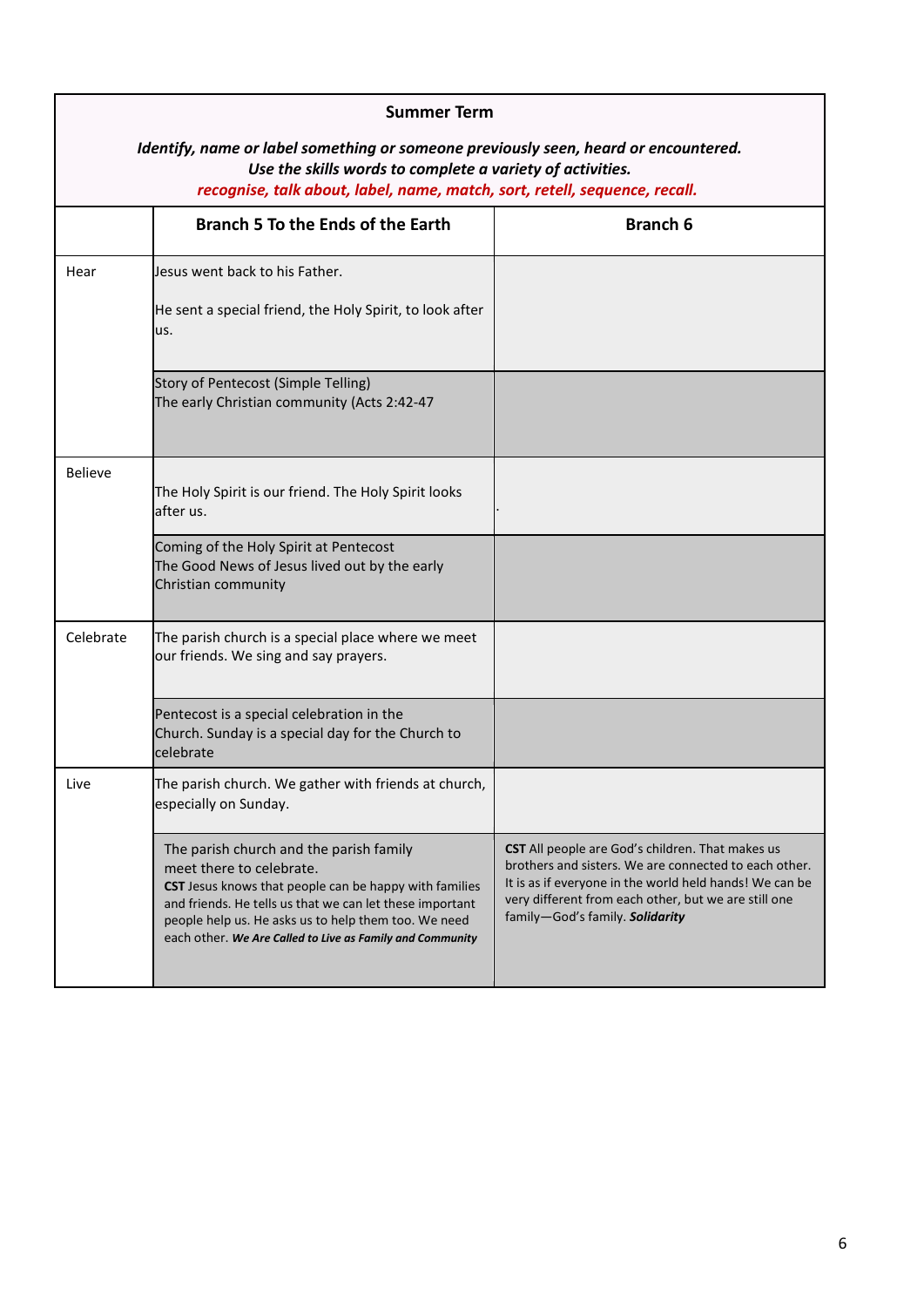### **Process continued…**

2. Early Years areas of learning are infused, where appropriate, with Religious Education *Ways of Knowing.* 

3. The colour coding in the areas of learning matches the *Ways of Knowing***. What will I see and hear to help me understand? How will I discover more? What can I do now?**

4. When planning activities through the curriculum, or when using written programmes led by the curriculum, teachers should use the *characteristics of effective teaching and learning for Religious Education activities. – wonder, awe, playing, exploring, active learning, creating and thinking critically.*

### **Religious Education within Communication and Language**

*Religious Education in a language-rich environment.*

**Skills:** Identify, name or label something or someone previously seen, heard or encountered. Use the skills words to complete a variety of activities

**recognise, talk about, label, name, match, sort, retell, sequence, recall.**

| What will I see and hear to<br>help me understand?                                                                                                          | How will I find out more?                                                                                                                                                                         | What can I do now?                                                                                                                         |  |
|-------------------------------------------------------------------------------------------------------------------------------------------------------------|---------------------------------------------------------------------------------------------------------------------------------------------------------------------------------------------------|--------------------------------------------------------------------------------------------------------------------------------------------|--|
| Teaching and learning through<br>wonder, awe, playing, exploring, active learning, creating and thinking critically.                                        |                                                                                                                                                                                                   |                                                                                                                                            |  |
| Commenting on and echoing back<br>using key religious vocabulary<br>about what children have heard,<br>how people believe, celebrate and<br>live.           | Providing quality conversations<br>and questions with adults and<br>peers about the Catholic faith,<br>other faiths and religions and from<br>the Bible and religious stories they<br>have heard. | Sharing their understanding and<br>what they are wondering about<br>with support.                                                          |  |
| Engaging children in Bible and<br>religious stories that enable them<br>to use new key religious words and<br>phrases from Scripture, hymns and<br>prayers. | Using the Bible and religious<br>stories they have heard in<br>conversation, storytelling and role<br>play.                                                                                       | Confidently speak in a familiar<br>group and talk about their ideas.<br>Express themselves effectively,<br>showing awareness of listeners' |  |
|                                                                                                                                                             | Sensitive questioning that invites<br>children to elaborate on the Bible<br>and religious stories, prayers and<br>hymns they have heard and used.                                                 | needs.                                                                                                                                     |  |

#### **RELG: Religious Education Learning Goal**

- Listen attentively and respond to Bible and religious stories with relevant questions, comments and actions when being read to and during whole-class discussions and small group interactions as well as class and school prayer and liturgy.
- Make comments about what they have heard and ask questions to clarify their understanding.
- Hold conversations when engaged in back-and-forth exchanges with their teachers and peers. *Speaking* Children at the expected level of development will:
- Participate in small group, class and one-to-one discussions, offering their own ideas, using recently introduced religious vocabulary.
- Offer explanations for why things might happen, making use of recently introduced key religious vocabulary.
- Express their ideas and feelings about their religious experiences using full sentences with modelling and support from their teacher.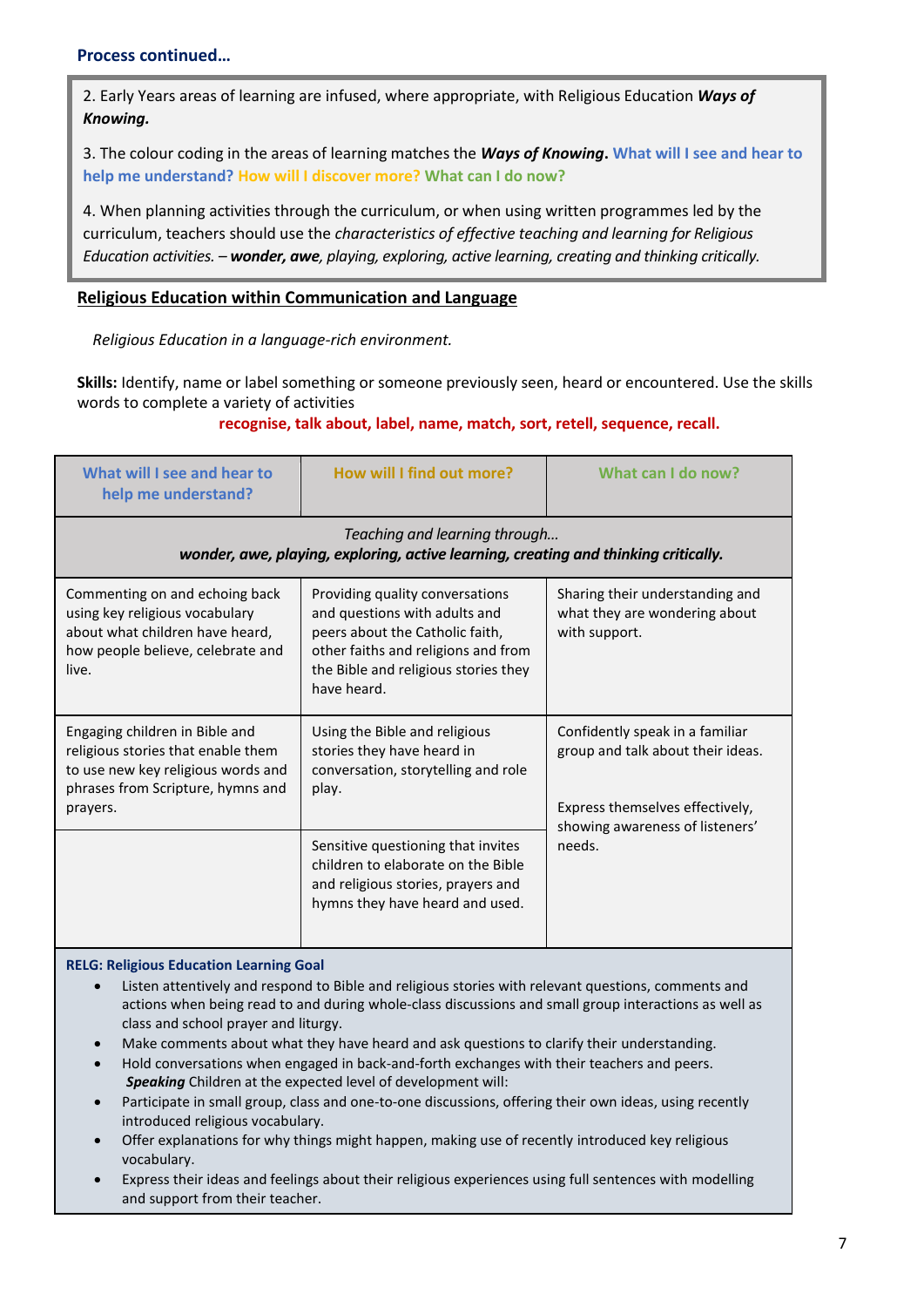# **Religious Education within Physical Development**

*Religious Education in the pursuit of happy, healthy and active lives.*

**Skills:** Identify, name or label something or someone previously seen, heard or encountered. Use the skills words to complete a variety of activities.

#### **recognise, talk about, label, name, match, sort, retell, sequence, recall.**

| What will I see and hear to<br>help me understand?                                                                                                                                                                            | How will I find out more?                                                                                              | What can I do now?                                                                                                                                 |  |
|-------------------------------------------------------------------------------------------------------------------------------------------------------------------------------------------------------------------------------|------------------------------------------------------------------------------------------------------------------------|----------------------------------------------------------------------------------------------------------------------------------------------------|--|
| Teaching and learning through<br>wonder, awe, playing, exploring, active learning, creating and thinking critically.                                                                                                          |                                                                                                                        |                                                                                                                                                    |  |
| Support gross and fine motor<br>skills with Scripture stories they<br>have heard and explored and<br>how Christians live.                                                                                                     | Repeated and varied<br>opportunities to re-enact<br>Scripture stories in a variety of<br>ways, both indoor and outdoor | Respond in a variety of ways e.g.,<br>dance, song, movement and art to<br>express and share their religious<br>understanding.                      |  |
| Small world activities, puzzles,<br>arts, crafts related to people<br>and stories they have heard.                                                                                                                            |                                                                                                                        | Express themselves effectively,<br>showing awareness of others.<br>Give their attention to what others<br>say and do and respond<br>appropriately. |  |
| <b>RELG: Religious Education Learning Goal</b><br>Use fine and gross motor skills to express feelings, and to recognise and describe events within<br>$\bullet$<br>Bible and religious stories they have heard or read about. |                                                                                                                        |                                                                                                                                                    |  |

• Capture religious experiences and respond through the use of e.g., dance, role-play arts and crafts.

• Express themselves when responding to songs and hymns they have listened to and learned.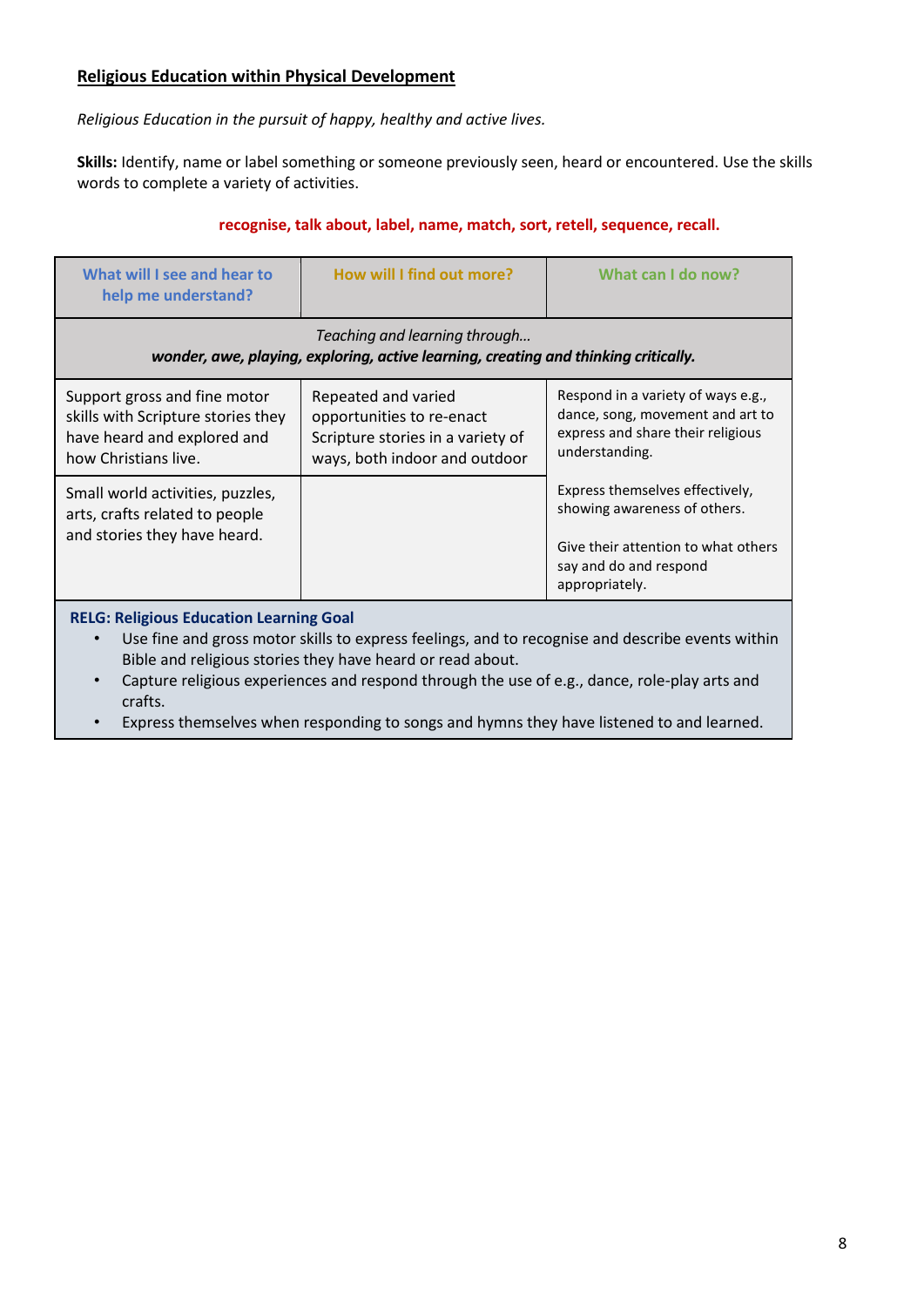# **Religious Education within Personal, Social and Emotional Development**

# *Religious Education in shaping their social world.*

**Skills:** Identify, name or label something or someone previously seen, heard or encountered. Use the skills words to complete a variety of activities.

## **recognise, talk about, label, name, match, sort, retell, sequence, recall.**

| What will I see and hear to<br>help me understand?                                                                             | How will I find out more?                                                                                  | What can I do now?                                                                                               |  |
|--------------------------------------------------------------------------------------------------------------------------------|------------------------------------------------------------------------------------------------------------|------------------------------------------------------------------------------------------------------------------|--|
| Teaching and learning through<br>wonder, awe, playing, exploring, active learning, creating and thinking critically.           |                                                                                                            |                                                                                                                  |  |
| Hear how Scripture shares how<br>people make good friends, co-<br>operate with one another and<br>resolve conflicts peaceably. | Develop strong, warm and<br>supportive relationships with<br>adults in their care as their role<br>models. | Talk about their feelings and<br>emotions in response to how<br>they can live out the Scripture<br>messages.     |  |
|                                                                                                                                | Develop an understanding that<br>Jesus is a role model.                                                    | Develop a positive and<br>confident sense of self, knowing<br>they are made in the image and<br>likeness of God. |  |
|                                                                                                                                | Enable children to learn how to<br>understand their own feelings<br>and those of others.                   | Know that they are precious in<br>the eyes of God.                                                               |  |
|                                                                                                                                | Learn how to be a good friend,<br>co-operate and resolve conflicts<br>peaceably.                           | Set simple goals that help them<br>to live out Scripture.                                                        |  |
|                                                                                                                                | Say sorry<br>Shake hands to share peace<br>with their friends.                                             | Look after themselves and look<br>after others.                                                                  |  |

#### **RELG: Religious Education Learning Goal**

*Self-Regulation* 

- Show an understanding of their own feelings and those of others and begin to regulate their behaviour accordingly.
- Begin to share thoughts about what is fair, unfair, caring and sharing.
- Begin to understand how to show love for others in appropriate ways.

*Managing Self* 

- Aware of the need for rules, know right from wrong and try to behave accordingly.
- Experience and begin to understand that saying sorry and forgiving one another can help them in their friendships.

• Begin to experience how the Sacrament of Reconciliation can help them to say sorry to God. *Building Relationships* 

- Using the example of Jesus in stories they have heard and read be able to work and play cooperatively and take turns with others.
- Form positive attachments to adults and friendships with peers.
- Show sensitivity to their own and others' needs and know about similarities and differences between themselves and others.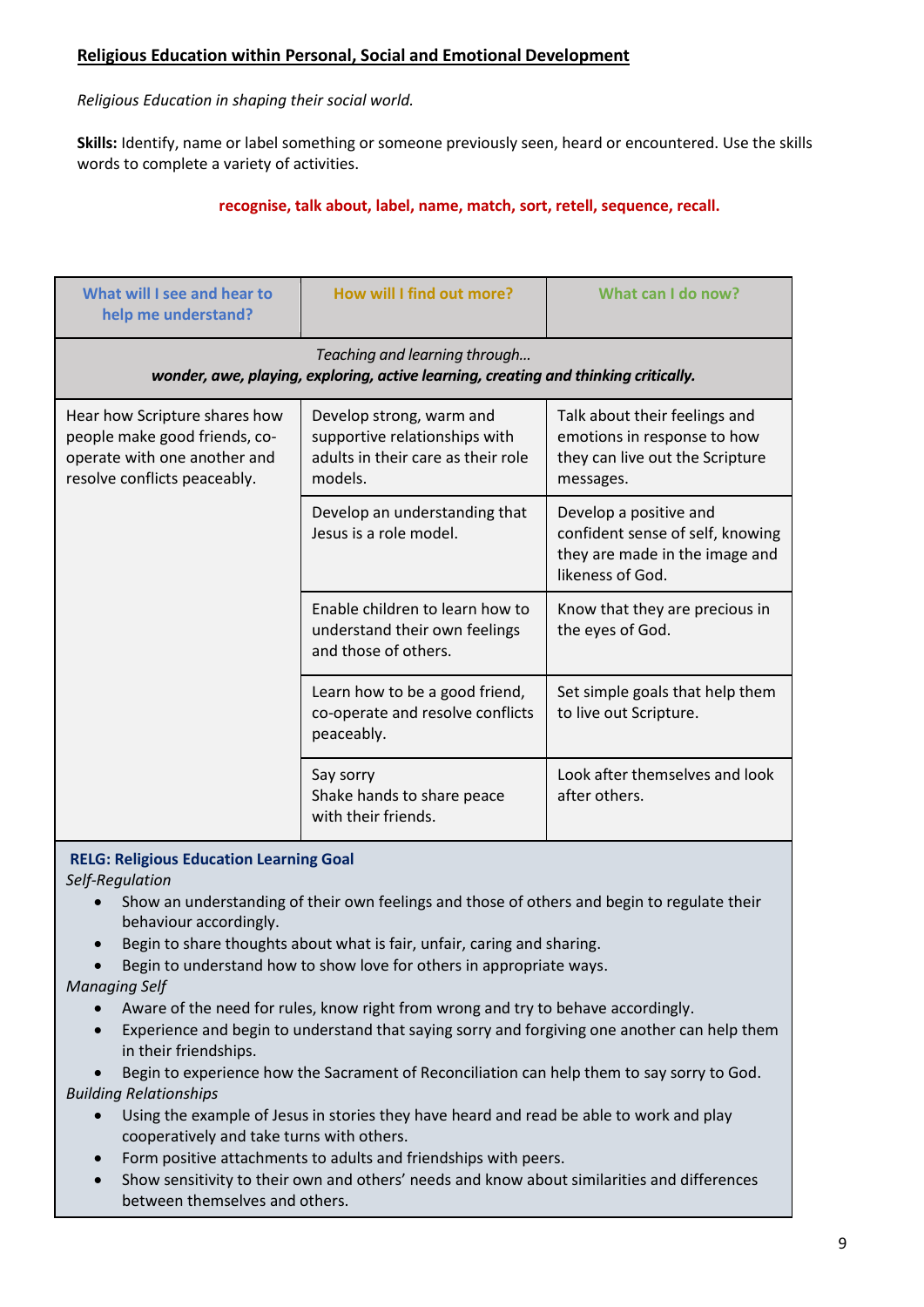# **Religious Education within Literacy**

*Religious Education stories as part of a lifelong love of reading.*

**Skills:** Identify, name or label something or someone previously seen, heard or encountered. Use the skills words to complete a variety of activities.

## **recognise, talk about, label, name, match, sort, retell, sequence, recall.**

| What will I see and hear to<br>help me understand?                                                                                    | How will I find out more?                                                                                       | What can I do now?                                                                                                                                    |  |
|---------------------------------------------------------------------------------------------------------------------------------------|-----------------------------------------------------------------------------------------------------------------|-------------------------------------------------------------------------------------------------------------------------------------------------------|--|
| Teaching and learning through<br>wonder, awe, playing, exploring, active learning, creating and thinking critically.                  |                                                                                                                 |                                                                                                                                                       |  |
| Talk with children about the stories<br>found in the Bible and in religious<br>stories.                                               | Explore the stories they have<br>heard and how they can be linked<br>to the world around them.                  | Confidently speak in a familiar<br>group and talk about their ideas.                                                                                  |  |
| Read simple age-appropriate<br>Scripture and Psalms with children.<br>Enjoy hymns that tell the Scripture<br>stories they have heard. | Read aloud key religious words<br>that will enable children to<br>recognise key religious people and<br>events. |                                                                                                                                                       |  |
| Repeat and enjoy phrases from<br>Scripture, including Psalms and<br>hymns.                                                            | Recognise and retell Bible and<br>religious stories they have heard<br>with hymns and songs.                    | Express themselves effectively,<br>showing awareness of listeners'<br>needs.<br>Give their attention to what others<br>say and respond appropriately. |  |
|                                                                                                                                       | Begin to use key religious words to<br>label, match, sort and use in<br>sentences.                              |                                                                                                                                                       |  |

**RELG: Religious Education Learning Goal**

*Comprehension* 

- Demonstrate understanding of what has been read to them by retelling Bible and religious stories and using their own words and recently introduced religious vocabulary.
- Anticipate where appropriate key events in Bible and religious stories.
- Use and understand recently introduced key religious vocabulary during discussions about Bible and religious stories, or during times of prayer, liturgy and role play.

*Word Reading* 

- Begin to recognise and read key religious words.
- Read aloud their own sentences using key religious words about Bible and religious stories they have heard.
- Read aloud in a group or individually simple phrases/sentences from age-appropriate Scripture.

*Writing* 

- Recognise and begin to spell key religious words.
- Write simple phrases and sentences about Bible and religious stories or simple prayers.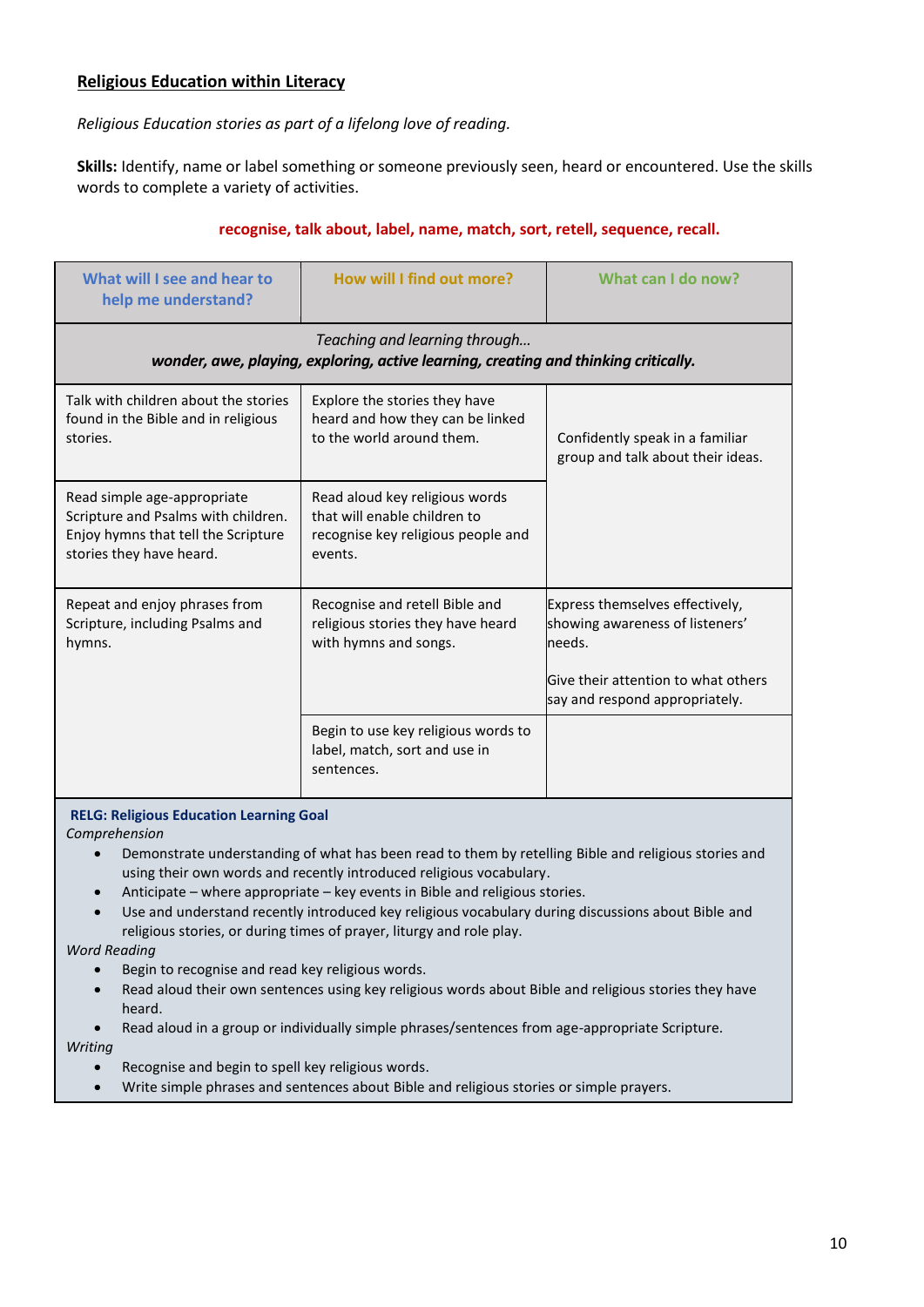# **Religious Education within Understanding the World**

*Religious Education in the people and community around them.*

**Skills:** Identify, name or label something or someone previously seen, heard or encountered. Use the skills words to complete a variety of activities.

| recognise, talk about, label, name, match, sort, retell, sequence, recall.                                                                                                                                                                                                                    |                                                                                                                                                                                                                                                                     |                                                                                                                                                                                                                            |  |
|-----------------------------------------------------------------------------------------------------------------------------------------------------------------------------------------------------------------------------------------------------------------------------------------------|---------------------------------------------------------------------------------------------------------------------------------------------------------------------------------------------------------------------------------------------------------------------|----------------------------------------------------------------------------------------------------------------------------------------------------------------------------------------------------------------------------|--|
| What will I see and hear to help<br>me understand?                                                                                                                                                                                                                                            | How will I find out more?                                                                                                                                                                                                                                           | What can I do now?                                                                                                                                                                                                         |  |
|                                                                                                                                                                                                                                                                                               | Teaching and learning through<br>wonder, awe, playing, exploring, active learning, creating and thinking critically.                                                                                                                                                |                                                                                                                                                                                                                            |  |
| Make visits to their local parish church and<br>their parish priest.<br>Invite the parish priest into class and<br>members of the parish community.<br>Talk about their roles and how they help<br>the community.<br>Talk about what happens when we gather<br>together as a parish for Mass. | Recognise the key people in their parish,<br>such as the parish priest. Recognise the<br>roles they play.<br>Roleplay the parish roles, such as the parish<br>priest, the reader, a person who welcomes<br>the parishioners for Mass.                               | Confidently speak in a familiar group<br>and talk about their ideas.<br>Express themselves effectively,<br>showing awareness of listeners' needs.<br>Give their attention to what others say<br>and respond appropriately. |  |
| Talk about Baptism. Look at photographs or<br>film clips to retell that when Christians are<br>Baptised, they are welcomed into God's<br>family.                                                                                                                                              | Know that we are all in God's family and he<br>made each one of us and love us all.<br>Baptism is one way of welcoming a person<br>to the parish.                                                                                                                   | Talk about past and present events in<br>their own lives and in the lives of<br>family members.                                                                                                                            |  |
| Talk about their classroom, the outdoor<br>areas, visit the local park etc to see and<br>appreciate God's world around them.                                                                                                                                                                  | Recognise that God created the world and<br>the natural world around them.<br>Recognise that God gave us gifts to build<br>and make. To be a policeman, lollipop<br>person etc.                                                                                     | Describe the beauty, awe and wonder they have<br>seen and talked about.                                                                                                                                                    |  |
| Listen to a variety of stories that help them<br>to understand and show love, peace,<br>kindness, saying sorry just as Jesus told us<br>about.                                                                                                                                                | Respond to the stories that give them gifts<br>of peace and love etc to use in the world<br>and community around them - role-play,<br>small world, song etc.                                                                                                        | Show sensitivity to others' needs and feelings.<br>Talk about how they and others show feelings.<br>Talk about their own and others' behaviour and<br>its consequences.                                                    |  |
| Listen to a variety of stories about children<br>and families of different faiths and religions.                                                                                                                                                                                              | Respond to different faiths and religions by<br>making, creating artefacts, paintings etc to<br>retell how different people live and show<br>their faith. Invite visitors of other faiths and<br>religions to look at and talk about<br>photographs, film clips etc |                                                                                                                                                                                                                            |  |
| Talk about people who live in other<br>countries around the world. Talk about the<br>similarities and differences.                                                                                                                                                                            | Recognise the differences and similarities of<br>different people around the world. Use<br>materials from Catholic agencies/charities<br>such as CAFOD and Mission Together, Aid<br>for the Church in Need etc.                                                     | Celebrate our neighbours that live near to us<br>and far away. How can we all live happily<br>together?                                                                                                                    |  |

#### **RELG: Religious Education Learning Goal**

*Past and Present* 

- Talk about the lives and roles of the Parish Priest and people in their local parish.
- Know some similarities and differences between things in the past and now, drawing on their experiences and what has been read about in Bible and religious stories they have heard.
- Begin to understand the past through settings, people and events encountered in Bible and religious stories.
- Recognise key people in the history of the people of God.

*People Culture and Communities* 

- Talk about their immediate environment around them noticing God's wonderful world.
- Build an understanding that they are part of a parish, school, local and global community.
- Know that they are a child of God. God made them and loves them.
- Recognise experiences of Baptism and being welcomed into the church and parish family.
- Know some similarities and differences between different religious and faith communities in this country and/or their community.
- Know some similarities and differences between life in this country and life in other countries.
- Recognise religious signs and symbols.

*The Natural World* 

- Read Bible and religious stories about how God created the world. Use the descriptions to gain an understanding of the beauty, awe and wonder and seasons of the natural world.
- Talk about the gifts given to people by God that help us to make and build and work.
- Know some similarities and differences between people and places around the world.
- Know that they are responsible for looking after their world and experience ways in which they can make a change.